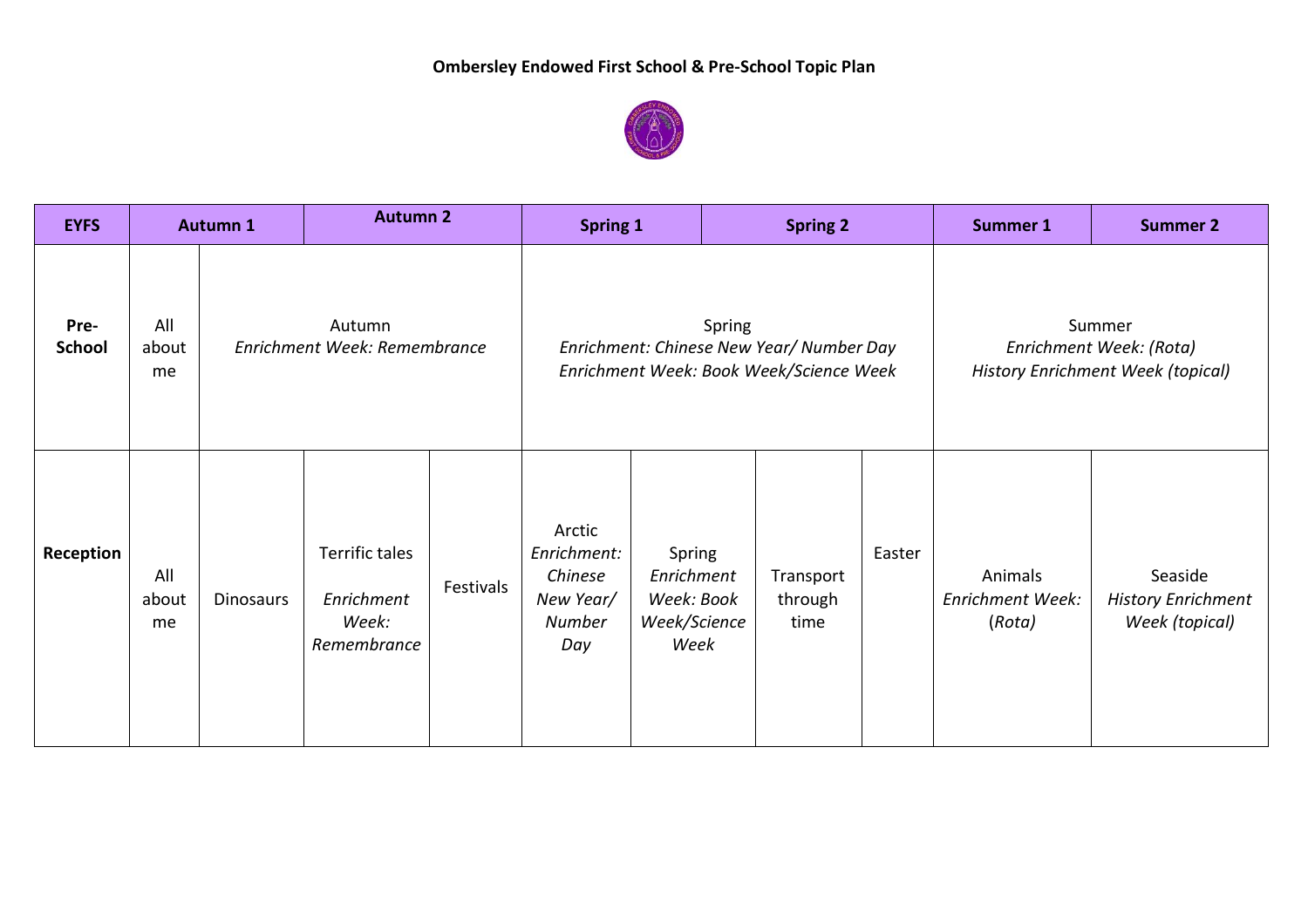

| <b>KEY</b><br><b>STAGE</b><br><b>ONE</b> | <b>Autumn 1</b>                                                                                                                             | <b>Autumn 2</b>                                                                                                                                                                                                                                                                                   | <b>Spring 1</b>                                                                                                                       | <b>Spring 2</b>                                                                                                                                | <b>Summer 1</b>                                                                                                      | <b>Summer 2</b>                                                                                                                                |
|------------------------------------------|---------------------------------------------------------------------------------------------------------------------------------------------|---------------------------------------------------------------------------------------------------------------------------------------------------------------------------------------------------------------------------------------------------------------------------------------------------|---------------------------------------------------------------------------------------------------------------------------------------|------------------------------------------------------------------------------------------------------------------------------------------------|----------------------------------------------------------------------------------------------------------------------|------------------------------------------------------------------------------------------------------------------------------------------------|
| Year 1                                   | Splendid Skies (S/G)<br><b>Sir Francis</b><br>Beaufort(H)<br>Local Geography(G)<br>History of School(G)<br><b>Everyday Materials</b><br>(S) | Childhood (H)<br><b>Enrichment Week:</b><br>Remembrance<br>Plants/seasonal change<br>(S)                                                                                                                                                                                                          | Moon Zoom<br>(H)<br>Neil Armstrong (H)<br>Every day Materials<br>(S)<br>Enrichment: Chinese<br>New Year/ Number<br>Day                | Plants, seasonal change (S)<br>Local Geography(G)<br>Enrichment Week: Book<br>Week/Science Week                                                | Bright Lights, Big<br>City(G)<br>Animals including<br>Humans (S)<br><b>Enrichment Week:</b><br>(Rota)                | Paws, Claws and<br>Whiskers (S)<br><b>History Enrichment</b><br>Week- Queen<br>coronation/ Life in<br>1950s<br>Animals including<br>Humans (S) |
| Year <sub>2</sub>                        | Fire, Fire (H)<br>King Charles (H)<br>Materials (S)                                                                                         | Fire, Fire (H)- Gunpowder<br>Plot/Samuel Pepys/King<br>James<br>Local Geography(G)<br>Living Things/ Habitats/<br>plants(S)<br><b>Enrichment Week:</b><br>Remembrance<br>Lost and Found (G)<br>Living things and their<br>habitats -animals<br><b>Enrichment: Chinese New</b><br>Year/ Number Day | Lost and Found (G)<br>Living things and<br>their habitats $-$<br>animals (S)<br><b>Enrichment: Chinese</b><br>New Year/ Number<br>Day | Lives of Significant<br>Individuals-<br>Shackleton/ Scott (H)<br>Animals including humans<br>(S)<br>Enrichment Week: Book<br>Week/Science Week | An Island Home/<br>comparison (G)<br>Plants - animals<br>including<br>humans(S)<br><b>Enrichment Week:</b><br>(Rota) | An Island Home (H)<br><b>Grace Darling</b><br><b>History Enrichment</b><br>Week- Queen<br>coronation/Life in<br>1950s<br>Plants (S)            |